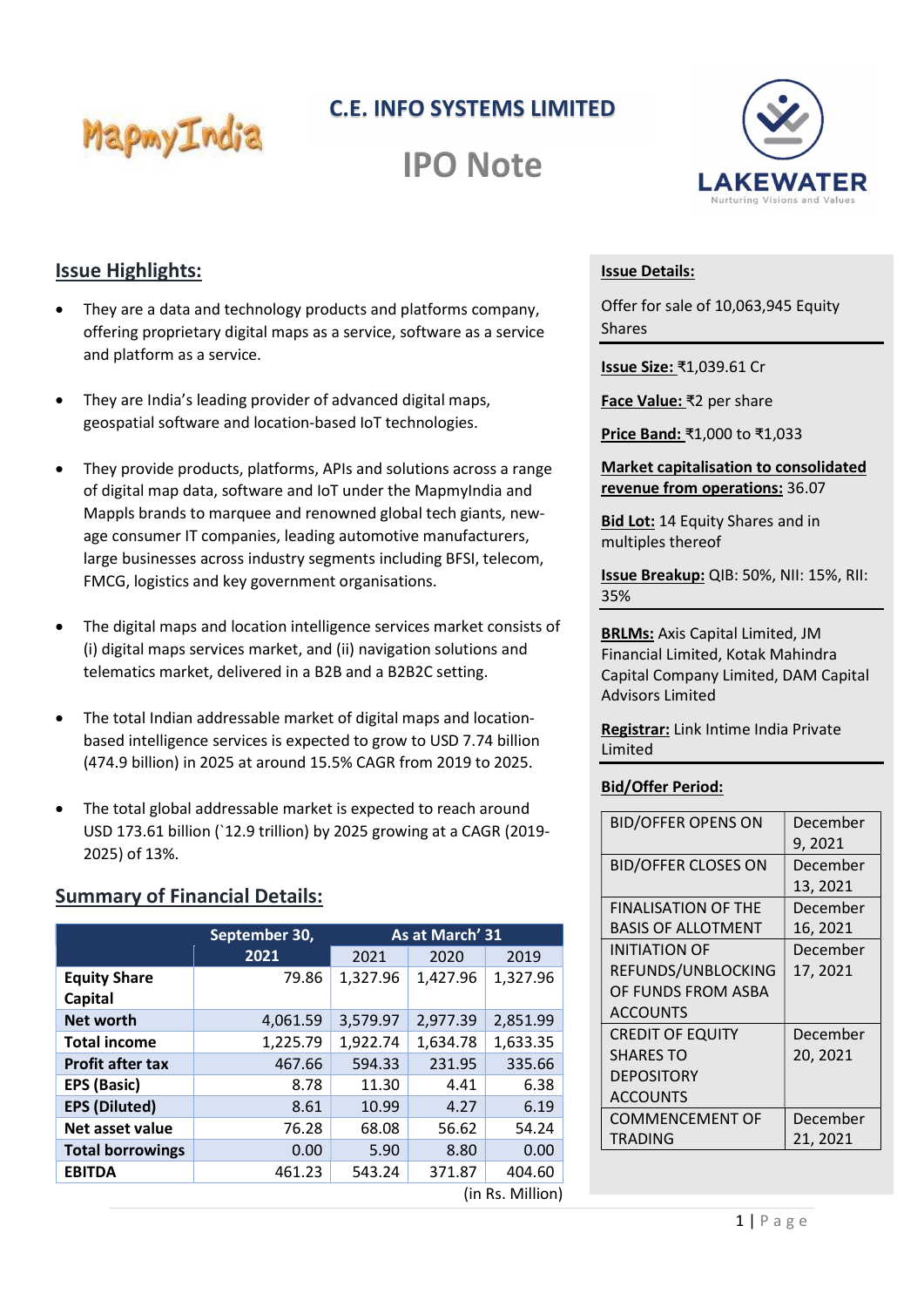# Objects of the Issue:

The objects of the Offer are to

 Shareholders; and (i) to carry out the Offer for Sale of up to 10,063,945 Equity Shares aggregating up to ₹ [●] million by the Selling

(ii) achieve the benefits of listing the Equity Shares on the Stock Exchanges.

# Offer Details:

| <b>Offer of equity Shares</b> | Up to 10,063,945 Equity Shares aggregating up to ₹[•] million                  |
|-------------------------------|--------------------------------------------------------------------------------|
| Of which:                     |                                                                                |
| <b>Offer for Sale</b>         | Up to 10,063,945 Equity Shares aggregating up to $\bar{\tau}[\bullet]$ million |

## Business Overview:

They provide proprietary digital maps as a service ("MaaS"), software as a service ("SaaS"), and platform as a service ("PaaS"). They are the market leader in India for sophisticated digital maps, geospatial software, and location-based Internet of Things (IoT) solutions. They established market leadership and a strong moat in this area in 1995 by leveraging on their early mover advantage, building proprietary and integrated technologies, complete stack product offerings, ongoing innovation, and a robust sustainable business model.

They provide products, platforms, application programming interfaces ("APIs"), and solutions in a variety of digital map data, software, and IoT categories for the Indian market under the (MapmyIndia) brand and for the worldwide market under the (Mappls) name.

They had served over 2,000 enterprise clients since its beginning as of September 30, 2021. They have over 500 clients on their SaaS, PaaS, and MaaS platforms for the Financial Year 2021 and the six-month period ended September 30, 2021. Their customers include well-known global technology giants, new-age consumer internet technology companies, leading automotive manufacturers, and large businesses in a variety of industries, including financial services, telecommunications, fast moving consumer goods, industrials, logistics, and transportation. PhonePe, Flipkart, Yulu, HDFC Bank, Airtel, Hyundai, MG Motor, Avis, Safexpress, and the Goods and Service Tax Network ("GSTN") are among their customers.

Their rapid growth is facilitated by the adoption of their products by new age enterprises and start-ups in consumer technology, last-mile deliveries, shared mobility, and e-commerce. Their growth potential are fueled by an increasing variety of use cases for their products across numerous areas inside enterprises, including sales, distribution, marketing, analytics, engineering, information technology, logistics, call centre, and support services. Increased adoption of their navigation, connected, autonomous, shared, and electric mobility technologies in the automotive industry, as well as their Internet of Things and telematics solutions in the mobility, transportation, and logistics sectors, all contribute to their commercial development.

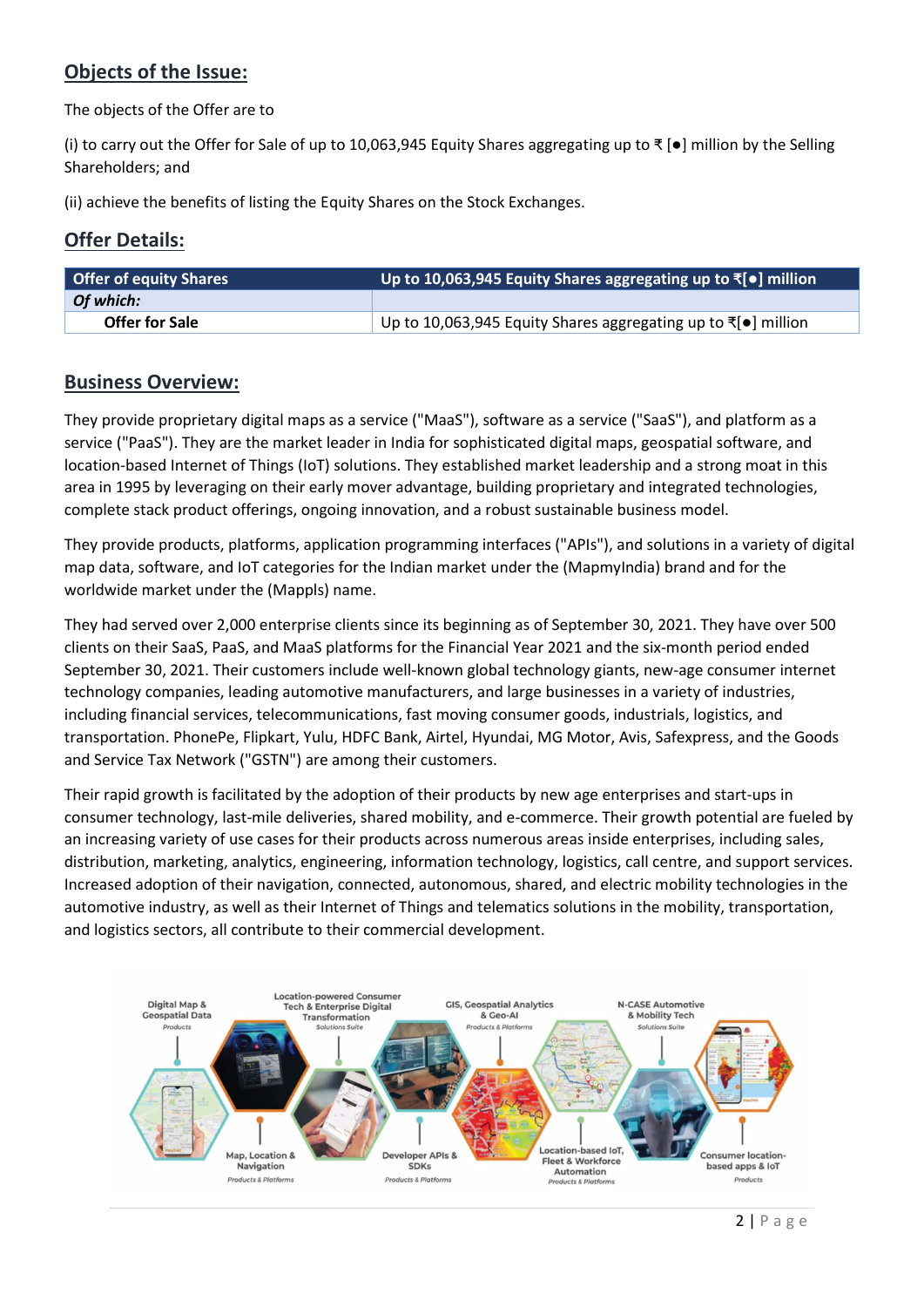# Key Performance Indicators:

## Geography wise revenue

| <b>Particulars</b>                | <b>Six-month period</b><br>ended September 30,<br>2021 |              | <b>Financial Year 2021</b>         |              | <b>Financial Year 2020</b>         |              | <b>Financial Year 2019</b>         |              |
|-----------------------------------|--------------------------------------------------------|--------------|------------------------------------|--------------|------------------------------------|--------------|------------------------------------|--------------|
|                                   | <b>Revenue</b><br>(in<br>₹million)                     | %<br>revenue | <b>Revenue</b><br>(in<br>₹million) | %<br>revenue | <b>Revenue</b><br>(in<br>₹million) | %<br>revenue | <b>Revenue</b><br>(in<br>₹million) | %<br>revenue |
| Revenue<br>in foreign<br>currency | 464.09                                                 | 46%          | 533.58                             | 35%          | 534.70                             | 36%          | 419.40                             | 31%          |
| <b>Revenue</b><br>received        | 536.18                                                 | 54%          | 991.05                             | 65%          | 951.59                             | 64%          | 933.15                             | 69%          |
| <b>Total</b>                      | 1.000.27                                               | 100%         | 1,524.63                           | 100%         | 1,486.29                           | 100%         | 1.352.55                           | 100%         |

#### Product wise revenue

| <b>Particulars</b>                            | <b>Six-month period</b><br>ended September 30,<br>2021 |              | <b>Financial Year 2021</b>  |              | <b>Financial Year 2020</b>         |              | <b>Financial Year 2019</b>   |              |
|-----------------------------------------------|--------------------------------------------------------|--------------|-----------------------------|--------------|------------------------------------|--------------|------------------------------|--------------|
| <b>By</b><br><b>Product</b>                   | Revenue<br>(in<br>₹million)                            | %<br>revenue | Revenue<br>(in<br>₹million) | %<br>revenue | <b>Revenue</b><br>(in<br>₹million) | %<br>revenue | Revenue,<br>(in<br>₹million) | %<br>revenue |
| Map and<br>data<br>products                   | 448.99                                                 | 45%          | 607.76                      | 40%          | 886.68                             | 60%          | 661.79                       | 49%          |
| <b>Platform</b><br>and <b>IoT</b><br>products | 551.28                                                 | 55%          | 916.87                      | 60%          | 599.61                             | 40%          | 690.76                       | 51%          |
| <b>Total</b>                                  | 1.000.27                                               | 100%         | 1,524.63                    | 100%         | 1,486.29                           | 100%         | 1,352.55                     | 100%         |

#### Customer segment wise revenue

| <b>Particulars</b> | <b>Six-month period</b><br>ended September 30,<br>2021 |              | <b>Financial Year 2021</b>         |              | <b>Financial Year 2020</b>         |              | <b>Financial Year 2019</b>         |              |
|--------------------|--------------------------------------------------------|--------------|------------------------------------|--------------|------------------------------------|--------------|------------------------------------|--------------|
|                    | Revenue<br>(in<br>₹million)                            | %<br>revenue | <b>Revenue</b><br>(in<br>₹million) | %<br>revenue | <b>Revenue</b><br>(in<br>₹million) | %<br>revenue | <b>Revenue</b><br>(in<br>₹million) | %<br>revenue |
| <b>Automotive</b>  | 392.11                                                 | 39.03%       | 671.96                             | 44%          | 858.66                             | 58%          | 876.54                             | 65%          |
| Corporate          | 537.20                                                 | 53.90%       | 666.09                             | 44%          | 489.10                             | 33%          | 367.00                             | 27%          |
| Government         | 50.16                                                  | 4.99%        | 139.59                             | 9%           | 56.44                              | 4%           | 43.94                              | 3%           |
| <b>Retail</b>      | 20.80                                                  | 2.07%        | 46.99                              | 3%           | 82.09                              | 6%           | 65.07                              | 5%           |
| <b>Total</b>       | 1,000.27                                               | 100%         | 1,524.63                           | 100%         | 1,486.29                           | 100%         | 1,352.55                           | 100%         |